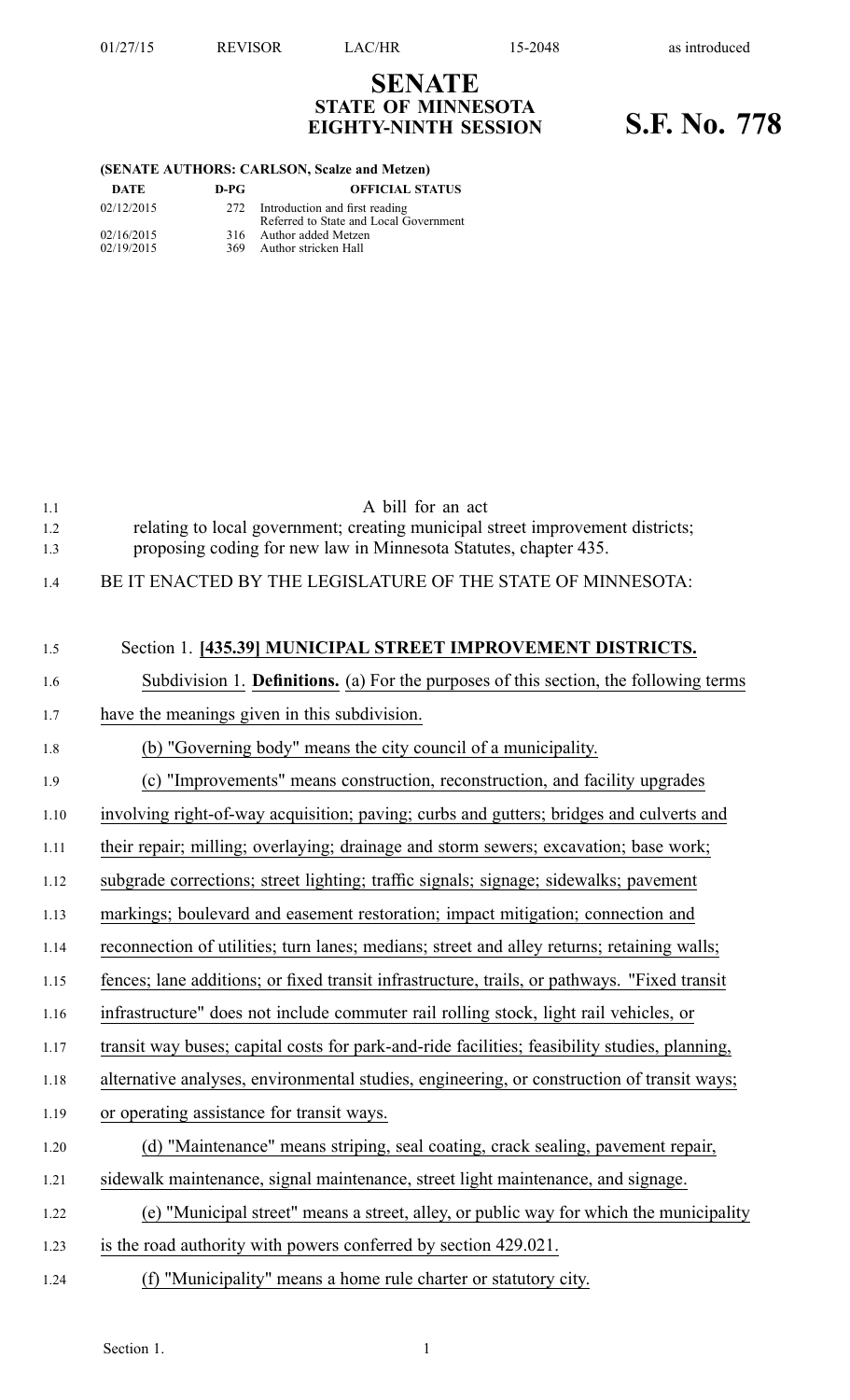| as introduced |
|---------------|
|               |

| 2.1  | (g) "Street improvement district" means a geographic area designated by a                     |
|------|-----------------------------------------------------------------------------------------------|
| 2.2  | municipality and located within the municipality within which street improvements and         |
| 2.3  | maintenance may be undertaken and financed according to this section.                         |
| 2.4  | (h) "Unimproved parcel" means a parcel of land that:                                          |
| 2.5  | (1) abuts an unimproved municipal street and that is not served by municipal sewer            |
| 2.6  | or water utilities; or                                                                        |
| 2.7  | (2) abuts an improved municipal street, is served by municipal sewer or water                 |
| 2.8  | utilities, and that:                                                                          |
| 2.9  | (i) is not improved by construction of an authorized structure; or                            |
| 2.10 | (ii) contains a structure that has not previously been occupied.                              |
| 2.11 | Subd. 2. Authorization. Notwithstanding any other law to the contrary, a                      |
| 2.12 | municipality may establish by ordinance municipal street improvement districts and may        |
| 2.13 | defray all or part of the total costs of municipal street improvements and maintenance by     |
| 2.14 | apportioning street improvement fees to all of the developed parcels located in the district. |
| 2.15 | A street improvement district must not include any property already located in another        |
| 2.16 | street improvement district.                                                                  |
| 2.17 | Subd. 3. Uniformity. (a) The total costs of municipal street improvements and                 |
| 2.18 | maintenance must be apportioned to all developed parcels or developed tracts of land          |
| 2.19 | located in the established street improvement district on a uniform basis within each         |
| 2.20 | classification of real estate. Apportionment must be made on the basis of one of the          |
| 2.21 | following:                                                                                    |
| 2.22 | (1) estimated market value;                                                                   |
| 2.23 | $(2)$ tax capacity;                                                                           |
| 2.24 | (3) front footage;                                                                            |
| 2.25 | (4) land or building area; or                                                                 |
| 2.26 | $(5)$ any combination of clauses $(1)$ to $(4)$ .                                             |
| 2.27 | (b) Rates must not be apportioned in such a way that the rate borne by any                    |
| 2.28 | classification of property is more than twice the rate that would be borne by that            |
| 2.29 | classification if rates were apportioned uniformly to all classifications of property under   |
| 2.30 | the method or methods selected under paragraph (a).                                           |
| 2.31 | Subd. 4. Adoption of plan. Before establishing a municipal street improvement                 |
| 2.32 | district or authorizing a street improvement fee, a municipality must propose and adopt a     |
| 2.33 | street improvement plan that identifies the location of the municipal street improvement      |
| 2.34 | district and identifies and estimates the costs of the proposed improvements during the       |
| 2.35 | proposed period of collection of municipal street improvement fees, which must be for a       |
| 2.36 | period of at least five years and no more than 20 years. Notice of a public hearing on the    |